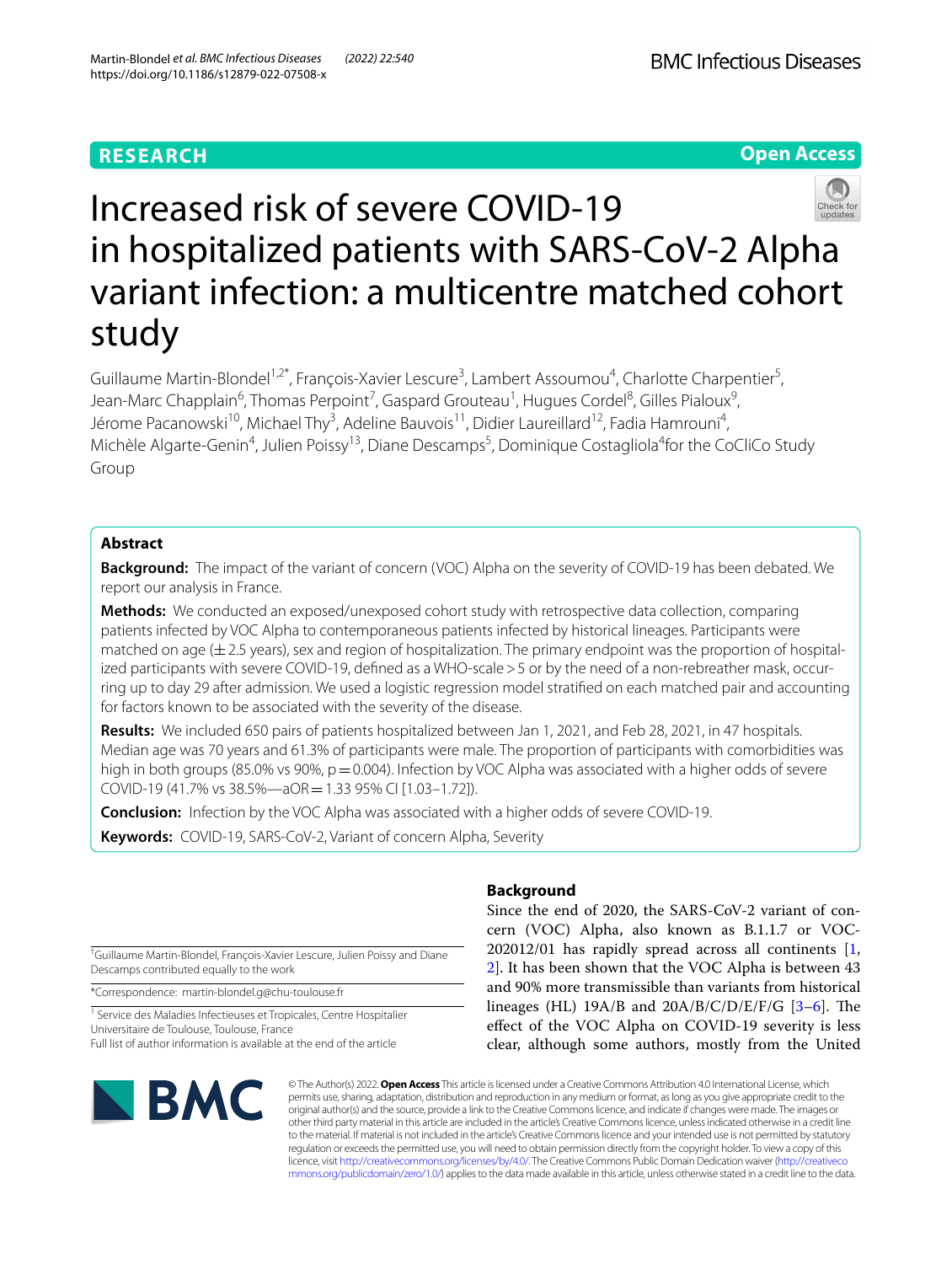Kingdom, reported an increased risk of hospitalization  $[7, 8]$  $[7, 8]$  $[7, 8]$  $[7, 8]$  $[7, 8]$  or of mortality  $[9-12]$  $[9-12]$  $[9-12]$ , while others did not report changes in either symptoms, disease duration [[13\]](#page-8-8), or severity [[14\]](#page-8-9). Variation in study designs and settings, particularly when medical infrastructures are strained, may explain these discrepancies.

In France, the VOC Alpha accounted for 3.3% of the viruses sequenced on January 8th, 2021, and reached 83% on April 15th,  $2021$  [\[15](#page-8-10)]. Therefore, while the two first epidemic waves afecting France in 2020 were related to HL, the current epidemic occurring since January 2021 is characterized by a progressive overlapping switch towards VOC Alpha dominance. The aim of this study was to assess the efect of VOC Alpha compared to HL on COVID-19 severity in a multicentre matched exposed and unexposed cohort study with retrospective data collection focusing on patients admitted to the hospital during a time when both the HL and the VOC Alpha coexisted and while there was no limitation in medical resources.

# **Methods**

All adults (age>18 years) hospitalized for symptomatic acute COVID-19 between Jan 1, 2021, and Feb 28, 2021, with a positive VOC Alpha screening were eligible for the study. Over the same time period, the maximum number of patients concurrently hospitalized for COVID-19 in France was 24,820, including 3492 patients in ICU, which is lower than the maximal bed capacity (108,183 beds in medical wards, including 5433 beds in ICU, and 5954 additional beds in intensive care)  $[16]$  $[16]$ . During the time period of the study, COVID-19 diagnosis through PCR on nasopharyngeal sampling was widely and freely available to everyone. VOC Alpha screening was performed using the ThermoFischer kit (TaqPath One-step RTqPCR, ThermoFischer Scientific, Waltham, MA, USA) with Spike gene target RT-PCR failure or mutations-specifc real-time RT-PCR (i.e. deletion 69–70 and N501Y mutation, TIB Molbiol, Berlin, Germany). The combination of spike deletion at residue 69–70 and N501Y mutation was interpreted as a suspicion of VOC Alpha. All eligible participants who objected to the use of their data were excluded from the analyses. Participants with VOC Alpha were matched in a 1:1 ratio to HL on the basis of age  $(\pm 2.5$  years), sex and administrative region of hospitalization.

# **Data collection**

Data were retrospectively collected from all participating sites of the CoCliCo (Collective of COVID-19 clinicians) network. All sites were asked to identify all adults who met the eligibility criteria and collect the site number, age and sex of these patients for centralized matching. The list of matched participants was then sent to the sites to fll out the electronic case report form. Data relevant to the study's objectives were extracted from the patients' medical records. Data on COVID-19 vaccination status were not collected in the study at a time where only 2.4% of the eligible population (above 75 years of age or healthcare workers) had received a complete vaccine scheme*.*

# **Outcomes**

The primary outcome was the proportion of participants with a severe form of COVID-19 occurring up to day 29 after the date of hospitalization. Severity was defned by a WHO clinical progression scale  $>$  5 (high flow oxygen therapy (HFOT), non-invasive ventilation (NIV), invasive ventilation, extra-corporeal membrane oxygenation (ECMO) or death) [\[17\]](#page-8-12) but also by the need of a nonrebreather mask (NRB) in order to consider patients with severe COVID-19 but limitations of life-sustaining treatment. Two participants with missing primary outcome were considered as having a severe form.

The secondary endpoints were: (i) mortality; (ii) WHO clinical progression scale>5; (iii) admission to an intensive care unit (ICU); (iv) invasive ventilation or ECMO; (v) HFOT, all up to day 29, (vi) time from symptom onset to hospitalization, and (vii) re-admission after discharge up to day 29. Maximal parenchymal lesions extension and pulmonary thrombo-embolism detected on chest CT-scan were collected.

# **Statistical analyses**

For an 80% power, a 5% type I error and an expected severity of 20% in patients infected with HL, 1100 exposed and 1100 unexposed individuals to VOC Alpha were needed to detect a 25% higher risk of severity in participants infected with VOC Alpha compared to HL with 1:1 matching, while the number of matched pairs corresponding to 30%, 40% and 50% higher risk of severity were 769, 444, and 291 respectively.

The analysis population consisted of all individuals exposed to VOC Alpha with a matched unexposed control. The characteristics of exposed and unexposed individuals to VOC Alpha were compared with a Mc Nemar test for categorical variables and Wilcoxon paired test for continuous variables.

Unadjusted and adjusted odds ratios (OR) were calculated using a logistic regression model stratifed on each matched pair to assess the association between VOC Alpha infection and the occurrence of a severe form of COVID-19. The following factors associated with COVID-19 severity were accounted for in multivariable models: age, BMI, smoking and comorbidities (cardiovascular disease, chronic lung disease, asthma, chronic kidney disease, chronic liver disease, chronic neurological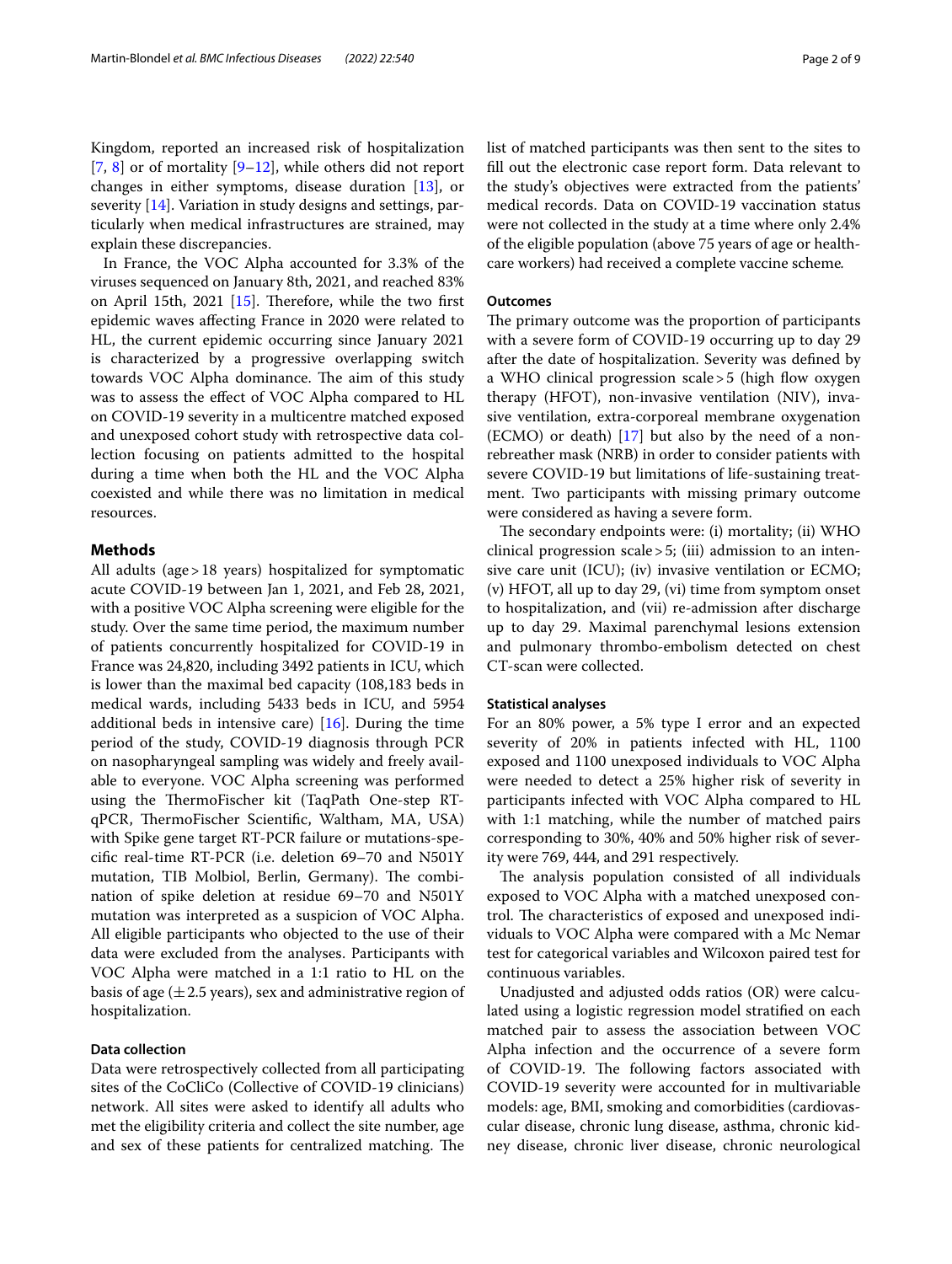disease, active cancer, solid organ or hematopoietic cell transplantation, autoimmune disease, HIV infection, and diabetes). Treatments received during the course of hospitalization could be the result of a worse course of the disease and therefore be on the causal pathway of a more severe disease; therefore, receiving corticosteroids was not included in the main model.

Time-to-event methods, including Kaplan–Meier estimates and Cox proportional-hazards models, were used to analyze all secondary outcomes. Unadjusted and adjusted hazard ratios (HR) were calculated using Cox proportional hazard model stratifed on each pair to assess whether VOC Alpha was associated with the outcome. Death was not accounted as a competing risk in the main analysis, and was accounted for in sensitivity analyses for high flow oxygen therapy, ICU admission, and mechanical ventilation or ECMO. Analyses were conducted with SAS software version 9.4 (SAS Statistical Institute, Cary, North Carolina). All statistical tests were 2-tailed, with  $\alpha$  = 0.05.

# **Results**

In this multicentre matched exposed-unexposed cohort study, 882 participants with VOC Alpha infection were eligible and 650 were enrolled and matched on the basis of sex, age and administrative region, to 650 contemporaneous participants infected by HL (Fig. [1\)](#page-2-0).

Characteristics of patients are presented in Table [1](#page-3-0) according to SARS-CoV-2 lineage. The median age was 70 years (range 25 to 101) and 61.3% were males. Participants with VOC Alpha infection less often had at least one of the specifc comorbidities listed above, and were less often smokers, than their matched participants. The proportion of patients frst admitted in the ICU did not difer between groups (16.7% in the VOC Alpha group vs 13.8% in the HL group,  $P=0.12$ ). Median oxygen saturation level before initiation of oxygen therapy was not different (90% (range 32–99) in the VOC Alpha group vs 91% (range 30–99) in the HL group,  $P=0.12$ ), as well as the acme of C-reactive protein level during the frst three days of hospitalization (median 93 mg/L (range 1–584) in the VOC Alpha group vs 89 mg/L (range 1–423) in the HL group,  $P=0.34$ ). Proportions of patients who received corticosteroids and other immunomodulatory therapies were higher in the VOC Alpha group (respectively 84.3% and 8.4%) than in the HL group (respectively 76.6%,  $P < 0.001$  and 5.2%,  $P < 0.02$ ). The proportion of participants who received anticoagulant and antibiotic therapy did not difer (93.3% versus 91.3% and 60.3 versus 60.6% respectively). Only 5 participants in each group received monoclonal antibodies or antiviral drugs.

The proportion of severe COVID-19 (defined as a WHO score > 5 or the need of a NRB) within 29 days of hospitalization was 41.7% in the VOC Alpha group and 38.5% in the HL group (aOR 1.33 95% confidence

<span id="page-2-0"></span>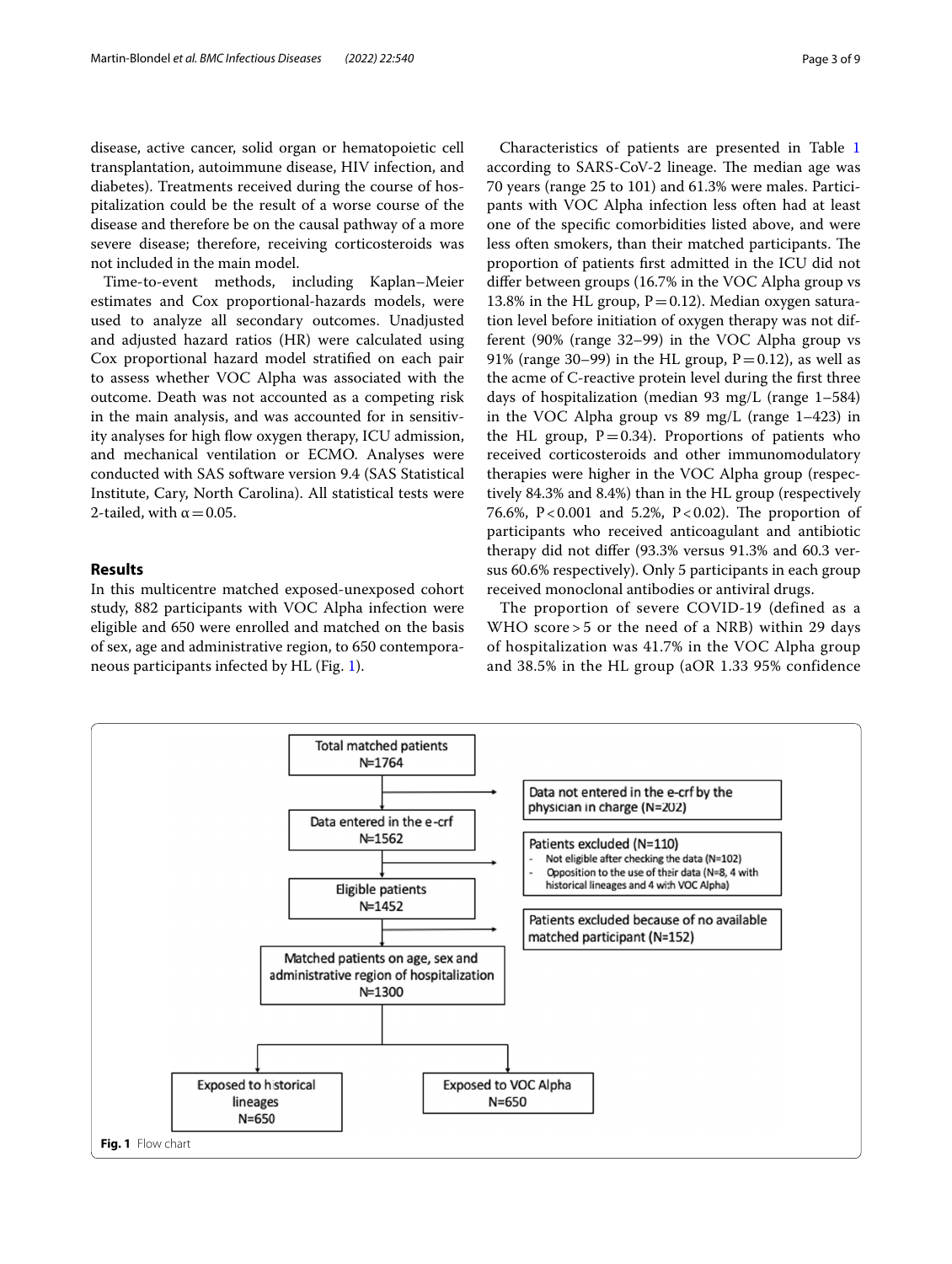# <span id="page-3-0"></span>**Table 1** Participants characteristics at hospital admission

|                                | <b>Exposed to historical lineages</b> | <b>Exposed to VOC Alpha</b> | P-value |
|--------------------------------|---------------------------------------|-----------------------------|---------|
|                                | $N = 650$                             | $N = 650$                   |         |
| Age (years), median (range)    | 70 (27-100)                           | 70 (25-101)                 |         |
| Gender-n (%)                   |                                       |                             |         |
| Male                           | 399 (61.4)                            | 399 (61.4)                  |         |
| Female                         | 251 (38.6)                            | 251 (38.6)                  |         |
| Body Mass Index                |                                       |                             | 0.20    |
| N                              | 571                                   | 553                         |         |
| Median (range)                 | 26.8 (13.5 - 67.2)                    | $27.4(3.3 - 76)$            |         |
| Smoker-n (%)                   | 169(26.0)                             | 136 (20.9)                  | 0.04    |
| Location of initial care-n (%) |                                       |                             | 0.12    |
| Conventional hospitalization   | 560 (86.2)                            | 539 (82.9)                  |         |
| ICU                            | 90 (13.8)                             | 109 (16.7)                  |         |
| Comorbidities, n (%)           | 586 (90.1)                            | 553 (85.0)                  | 0.004   |
| Cardiovascular disease         | 410 (62.9)                            | 401 (61.6)                  | 0.57    |
| Chronic lung disease           | 102 (15.6)                            | 74 (11.3)                   | 0.02    |
| Asthma                         | 35(5.3)                               | 33(5.0)                     | 1.00    |
| Chronic kidney disease         | 87 (13.3)                             | 70 (10.7)                   | 0.11    |
| Chronic liver disease          | 21(3.2)                               | 12(1.8)                     | 0.11    |
| Chronic neurological disease   | 115 (17.6)                            | 88 (13.5)                   | 0.03    |
| Active cancer                  | 80 (12.3)                             | 53(8.1)                     | 0.01    |
| Solid organ transplant         | 31(4.7)                               | 13(2.0)                     | < 0.001 |
| Autoimmune disease             | 27(4.1)                               | 20(3.0)                     | 0.15    |
| <b>HIV</b> Infection           | 10(1.5)                               | 0(0)                        |         |
| Obesity                        | 164(25.2)                             | 176 (27.0)                  | 0.54    |
| Diabetes                       | 197 (30.3)                            | 182 (27.9)                  | 0.29    |

interval (95% CI): [1.02–1.72] in the multivariable analysis) and similar results were observed for the 2 components of the primary endpoints (Table [2\)](#page-4-0). Regarding secondary outcomes within 29 days after hospitalization, the mortality rate was 24% in the VOC Alpha group and 19% in the HL group (aHR 1.21 [0.93–1.58] in the multivariable analysis), and the proportion of patients reaching a WHO score > 5 was 26.2% in the VOC Alpha group and 20.5% in the HL group (aHR 1.24 [1.00–1.55] in the multivariable analysis). All other secondary endpoints were not significantly associated with infection by the VOC Alpha. The entire multivariable model and Kaplan–Meier curves are provided as Additional file [1.](#page-6-0)

Acme of parenchymal extent on chest CT-scan was higher in the VOC Alpha group (50%, range 0–95) than in the HL group (40%, range 0–99, univariable analysis  $P = 0.04$ . The proportion of patients diagnosed with pulmonary embolism did not differ (5.3% in the VOC Alpha group, and 6.0% in the HL group, univariable analysis  $P = 0.29$ .

# **Discussion**

In this multicentre matched exposed-unexposed cohort study, we found a 33% (95%CI: 3–72%) higher odds of severe COVID-19 in participants infected by a VOC Alpha, while the increase in the risk of death within 29 days after hospitalization was not signifcant (21%  $(95\% \text{ CI:} - 7\% \text{ to } +58\%).$ 

These results are in line with the literature showing an increased severity of VOC Alpha compared to HL. The European Surveillance System analyzed 19,207 cases of VOC Alpha and 3,348 HL cases reported between Sept 14, 2020, and March 14, 2021, from seven European countries [[7\]](#page-8-4). In this study, patients infected with VOC Alpha were found to have a 1.7 times higher risk of being hospitalized for COVID-19. Hospitalized patients were also shown to be younger (by 10 years in median) and to be less comorbid than patients hospitalized for COVID-19 related to HL in this study and others [\[7](#page-8-4), [11](#page-8-13), [14\]](#page-8-9). The latter was also true in our study. Comparison of data concerning the age of infected patients is more complex because of a diferent epidemiological context and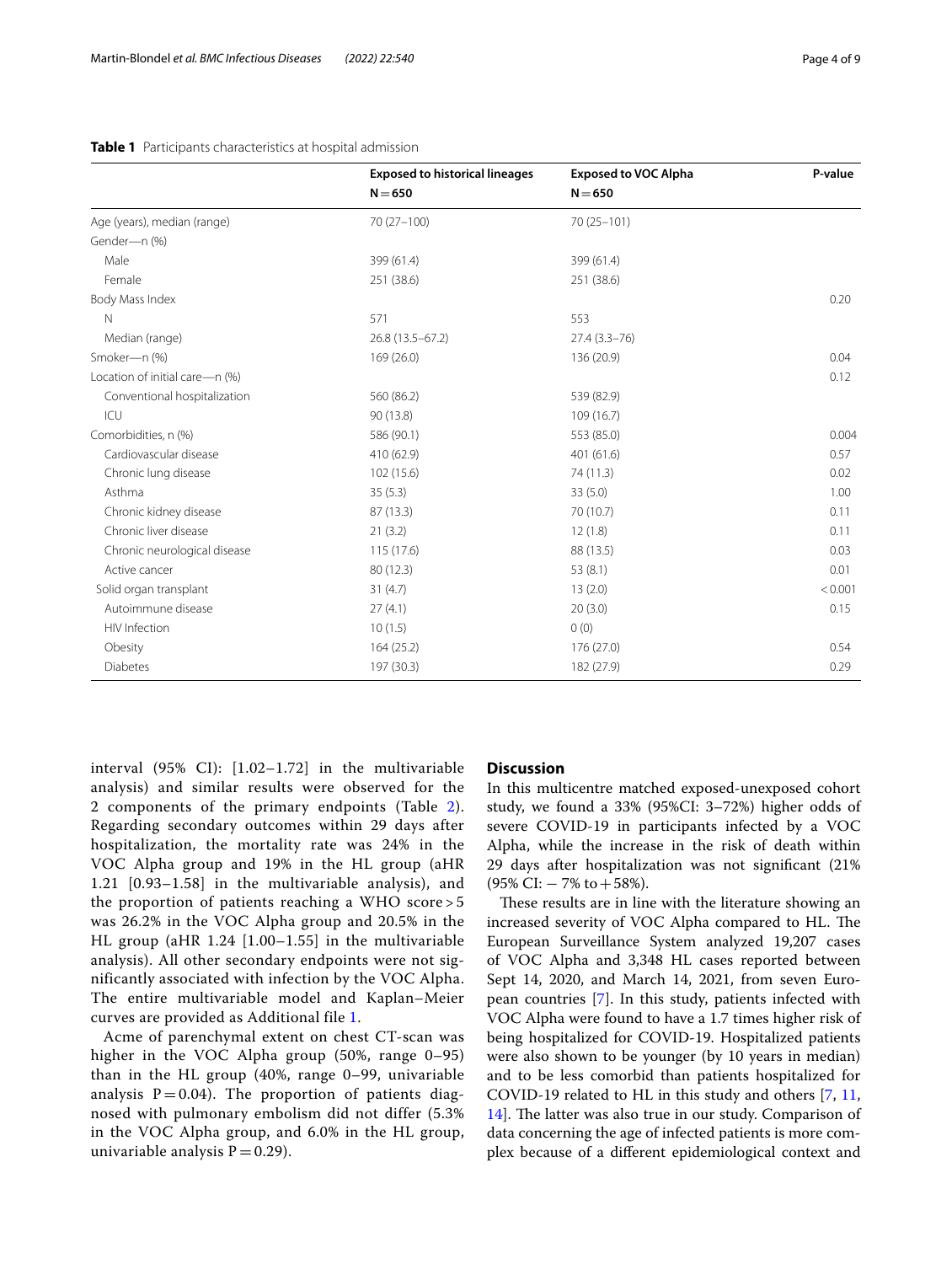# <span id="page-4-0"></span>**Table 2** Primary and secondary outcomes

|                                                                                     | <b>Exposed to</b><br>historical<br>lineages<br>$N = 650$ | <b>Exposed to VOC Alpha</b><br>$N = 650$ | Crude measure of<br>association (95%<br>CI) | Adjusted measure of<br>association (95% CI) |
|-------------------------------------------------------------------------------------|----------------------------------------------------------|------------------------------------------|---------------------------------------------|---------------------------------------------|
| WHO scale > 5 or non-rebreather mask at day 29                                      |                                                          |                                          |                                             |                                             |
| Number of events by Day 29                                                          | 250                                                      | 271                                      |                                             |                                             |
| Proportion of participants with an event at Day 29-%<br>(95% Cl)                    | 38.5 (34.7-42.3)                                         | 41.7 (37.8-45.6)                         | $1.15(0.91 - 1.45)$                         | $1.33(1.03 - 1.72)$                         |
| Mortality rate at day 29                                                            |                                                          |                                          |                                             |                                             |
| Number of deaths by Day 29                                                          | 112                                                      | 130                                      |                                             |                                             |
| Kaplan-Meier estimate of mortality by Day 29-% (95% CI)                             | 19.0 (16.3-23.8)                                         | 24.0 (20.9-29.4)                         | $1.18(0.92 - 1.52)$                         | $1.21(0.93 - 1.58)$                         |
| WHO scale $>$ 5 by day 29                                                           |                                                          |                                          |                                             |                                             |
| Number of participants with WHO scale > 5 by Day 29                                 | 164                                                      | 179                                      |                                             |                                             |
| Kaplan-Meier estimate of WHO scale > 5 by Day 29-%<br>(95% Cl)                      | 20.5 (17.0-24.7)                                         | 26.2 (22.2-30.8)                         | $1.19(0.96 - 1.48)$                         | $1.24(1.00-1.55)$                           |
| Non-rebreather mask by day 29                                                       |                                                          |                                          |                                             |                                             |
| Number of participants with non-rebreather mask by Day<br>29                        | 177                                                      | 208                                      |                                             |                                             |
| Kaplan-Meier estimate of non-rebreather mask by Day<br>29-% (95% CI)                | 29.7 (26.0-33.8)                                         | 35.2 (31.3-39.5)                         | $1.18(0.97 - 1.45)$                         | $1.20(0.98 - 1.47)$                         |
| High flow oxygen therapy by day 29*                                                 |                                                          |                                          |                                             |                                             |
| Number of high flow oxygen therapy by Day 29                                        | 201                                                      | 240                                      |                                             |                                             |
| Kaplan-Meier estimate of oxygen therapy by Day 29-%<br>(95% CI)                     | 35.4 (31.3-39.9)                                         | 42.1 (37.8-46.6)                         | 1.20 (0.99-1.44)                            | $1.18(0.98 - 1.40)$                         |
| ICU admission by day 29*                                                            |                                                          |                                          |                                             |                                             |
| Number of ICU admission by Day 29                                                   | 207                                                      | 240                                      |                                             |                                             |
| Kaplan-Meier estimate of ICU admission by Day 29-%<br>(95% Cl)                      | 36.0 (32.0-40.0)                                         | 41.7 (37.6-46.1)                         | 1.15 (0.96-1.39)                            | $1.12(0.93 - 1.36)$                         |
| Mechanical ventilation or ECMO by day 29*                                           |                                                          |                                          |                                             |                                             |
| Number of Mechanical ventilation or ECMO by Day 29                                  | 108                                                      | 107                                      |                                             |                                             |
| Kaplan-Meier estimate of Mechanical ventilation or ECMO<br>by Day 29-% (95% CI)     | 20.6 (17.0-24.7)                                         | 21.5 (17.4-25.7)                         | $0.97(0.74 - 1.27)$                         | $0.96(0.73 - 1.27)$                         |
| Hospitalization                                                                     |                                                          |                                          |                                             |                                             |
| Median time from symptoms onset to hospitalization (95% $6(5-6)$ )<br>$Cl$ ) — days |                                                          | $7(6-7)$                                 | $0.93(0.83 - 1.04)$                         | $0.96(0.86 - 1.08)$                         |
| Median duration on hospitalization (95% CI)-days                                    | $11.5(10-13)$                                            | $11.0(10-12)$                            | $1.02(0.88 - 1.18)$                         | $0.95(0.81 - 1.10)$                         |
| Readmission                                                                         |                                                          |                                          |                                             |                                             |
| Number of readmissions after previous discharge                                     | 28                                                       | 19                                       |                                             |                                             |
| Kaplan-Meier estimate of re-admission after a dis-<br>charge-% (95% CI)             | $5.1(3.4 - 7.7)$                                         | $2.3(1.2-4.3)$                           | $0.68(0.38 - 1.23)$                         | $(0.42 - 1.42)$                             |

\* In an analysis accounting for competing risk of death, the adjusted sHR were estimated as 1.17 (0.97–1.41), 1.09 (0.89–1.35) and 0.96 (0.73–1.25) respectively

vaccine strategies, hence we do not provide additional data on that matter, given that participants were matched on age in our study. We can however underline that the impact of VOC Alpha on the higher occurrence of severe COVID-19 is reinforced by the fact that our patients have less comorbidities than the matched non-exposed patients.

The effect of VOC Alpha on the risk of mortality is still the subject of debate. Both the study from the OpenSAFELY electronic health records [[11\]](#page-8-13) and three community-based studies [\[9](#page-8-6), [10,](#page-8-14) [12](#page-8-7)] performed in the United Kingdom from Oct 1, 2020, to Feb 14, 2021, which compared VOC Alpha to HL, showed an increased hazard of death of 1.55 to 1.67. These studies could have been biased by the epidemiological context and overwhelmed hospital capacities, that may have increased the impact of COVID-19 in the most severely ill patients. Of note, although our study may have been underpowered to detect a signifcant increase in the risk of death, the confdence interval of the mortality hazard in our study is compatible with the reported confdence intervals reported in the United Kingdom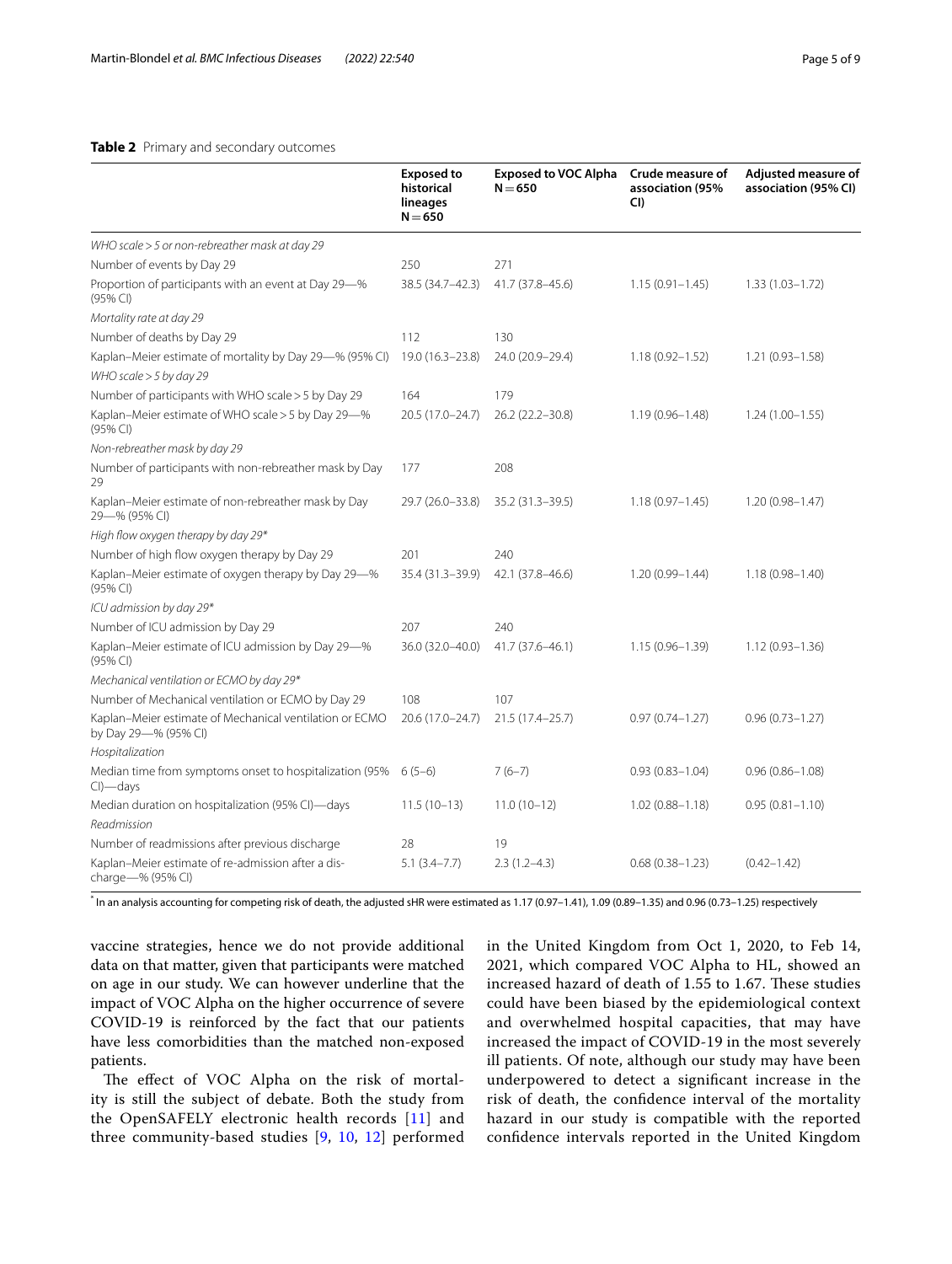with a higher bound of 1.58. Conversely, rates of ICU admission or death did not difer signifcantly in any age group in the study from The European Surveillance System [\[7](#page-8-4)]. In addition, there was no evidence of an association between severe disease, death and lineage in a hospital-based cohort study of patients acutely admitted to hospitals in London from Nov 9, 2020, to Dec 20, 2020, before the peak of hospital admissions [[14](#page-8-9)], but that study was small and the baseline date was diferent for participants with symptoms (date of symptoms) and those without (date of hospitalization). These discrepancies between studies underline the need to consider the geographical area, and the potential impact of the epidemiological pressure on healthcare facilities that could have increased morbimortality of COVID-19.

Why VOC Alpha is associated with an increased severity in human beings is unknown. Our study highlights clinically relevant details depicting the course and pathogenesis of COVID-19 related to VOC Alpha. Patients with VOC Alpha infection were not hospitalized sooner after the onset of frst symptoms, and were not more frequently admitted to ICU frst than patients infected with HL. However, we found a higher maximal parenchymal extent of ground-glass opacities on chest CT-scan. In the meantime, these patients were more likely to reach a WHO score  $>$  5. This suggests that increased pathogenicity of VOC Alpha is not linked with a shortened delay between the frst symptoms and the hospital admission. Patients were hospitalized at the beginning of their second week of symptoms, at a time which is considered to be the "infammatory phase" of the disease. At the same time, high nasopharyngeal viral loads are central to pathogenesis of viral infections and have been shown in SARS to be associated with the onset of symptoms, oxygen desaturation, mechanical ventilation, and death [[18](#page-8-15)]. Recent studies showed that COVID-19 patients infected by VOC Alpha had a viral load 3 to 10 times higher than the HL in nasopharyngeal samples  $[14, 19, 20]$  $[14, 19, 20]$  $[14, 19, 20]$  $[14, 19, 20]$  $[14, 19, 20]$ . This higher viral load in SARS-CoV-2 VOC Alpha infection can result from a higher virus binding affinity to the angiotensin-converting enzyme 2 receptor  $[21]$  $[21]$ , which likely enhances entry to epithelial host cells in the respiratory tract and the lungs and could trigger a stronger immune response causing a more severe disease compared to HL. This might be illustrated by the higher parenchymal extent of ground-glass opacities on chest CT-scan, although the acme of C-reactive protein serum level during the frst three days of hospitalization did not difer between groups. In the present study, SARS-CoV-2 nasopharyngeal viral loads, estimated by real-time PCR Ct values, were not recorded due to the heterogeneity of RT-PCR assays used in this multicentre study, which renders difficult their interpretations due to the inter-assays variations.

In this study we controlled for several potential confounding factors by using a short study period and matching on the basis of administrative region to account for the potential impact of the local burden of the epidemic on the care system which can infuence the clinical outcomes. Given the strong efect of age on the severity of the disease we matched participants exposed to the VOC Alpha to participant exposed to HL on age within 2.5 years and we also adjusted the analysis according to age. We also accounted for the presence of comorbidities and smoking, factors known to be associated with a more severe course of the disease. Only 650 of the 882 patients infected with VOC Alpha initially listed as eligible by the clinical sites could fnally be enrolled and matched. Although it is unlikely for this drop to be strongly linked with the outcomes, we cannot exclude some selection bias. Socio-economic status and origin were not collected and could not be accounted for, although they are associated with severity of disease. Given the retrospective nature of data collection, we had to restrict data collection to variables available in medical records of most participants. For instance, although obesity was accounted for, we could not collect the exact BMI which would have been more precise. As in any observational studies, the remaining role of additional confounders cannot be ruled out. Finally, we considered the results of SARS-CoV-2 screening test strategies and not of viral genome sequencing, however a very high level of agreement has been described in the literature between the presence of deletion 69–70 and the VOC Alpha [\[9](#page-8-6)].

#### **Conclusion**

VOC Alpha is associated with an increased severity, and potentially leads to an increased mortality. These considerations have huge implications for vaccine allocation policies. Vaccination should now urgently be made accessible to patients who were not previously prioritized in order to reach herd immunity. These results also point to the importance of limiting the circulation of the virus until a very large proportion of the population is vaccinated.

### **Abbreviations**

VOC: Variant of concern; COVID-19: Coronavirus disease-19; SARS-CoV-2: Severe acute respiratory syndrome coronavirus 2; WHO: World Health Organization; aOR: Adjusted odds ratios; HR: Hazard ratios; HL: Historical lineages; CoCliCo: Collective of COVID-19 clinicians; HFOT: High flow oxygen therapy; NIV: Non-invasive ventilation; ECMO: Extra-corporeal membrane oxygenation; NRB: Non-rebreather mask.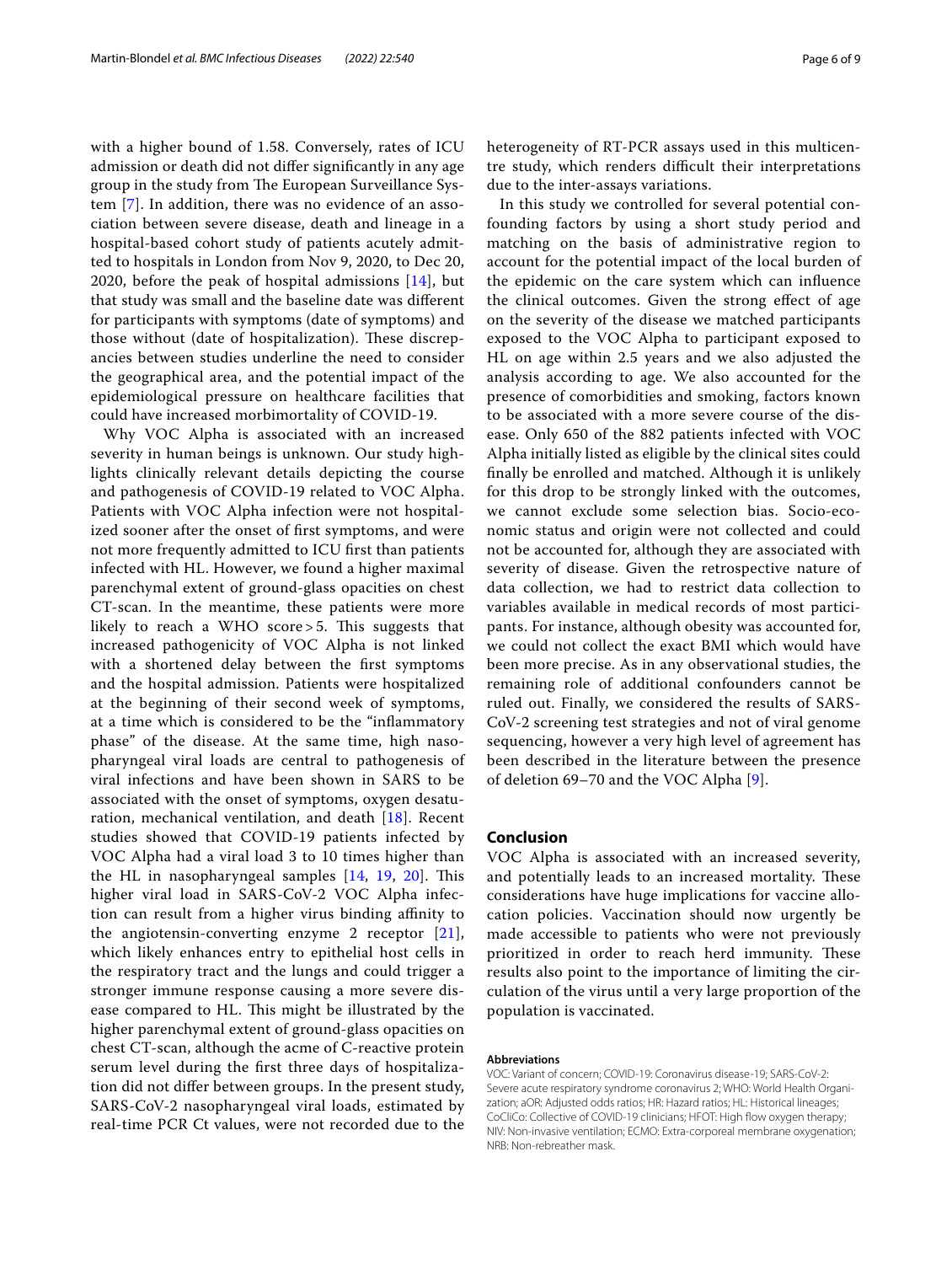# **Supplementary Information**

The online version contains supplementary material available at [https://doi.](https://doi.org/10.1186/s12879-022-07508-x) [org/10.1186/s12879-022-07508-x.](https://doi.org/10.1186/s12879-022-07508-x)

<span id="page-6-0"></span>**Additional fle 1: Table S1.** Unadjusted and adjusted analysis of factors associated with COVID-19 severity by Day 29 using a stratifed logistic regression model on each matched pair. **Table S2.** Multivariable analysis of factors associated with mortality by Day 29 using a stratifed Cox regression model on each matched pair. **Table S3.** Multivariable analysis of factors associated with WHO scale >5 by Day 29 using a stratifed Cox regression model on each matched pair. **Table S4.** Multivariable analysis of factors associated with non-rebreather mask by Day 29 using a stratifed Cox regression model on each matched pair. **Table S5.** Multivariable analysis of factors associated with high flow oxygen therapy by day 29 using a stratifed Cox regression model on each matched pair. **Table S6.**  Multivariable analysis of factors associated with ICU admission by day 29 using a stratifed Cox regression model on each matched pair. **Table S7.**  Multivariable analysis of factors associated with Mechanical ventilation or ECMO by day 29 using a stratifed Cox regression model on each matched pair. **Table S8.** Multivariable analysis of factors associated with time from symptoms onset to hospitalization using a stratifed Cox regression model on each matched pair. Table S9. Multivariable analysis of factors associated with duration on hospitalization using a stratifed Cox regression model on each matched pair. **Table S10.** Multivariable analysis of factors associated with readmission using a stratifed Cox regression model on each matched pair. **Figure S1.** Kaplan–Meir plot for all cause of mortality. **Figure S2.** Kaplan–Meir plot for WHO scale >5. **Figure S3.** Kaplan–Meir plot for non-rebreather mask. Figure S4. Kaplan–Meir plot for high flow oxygen therapy. **Figure S5.** Kaplan–Meir plot for intensive care admission. **Figure S6.** Kaplan–Meir plot for Mechanical ventilation or ECMO. **Figure S7.** Kaplan–Meir plot for hospitalization (time from symptoms onset to hospitalization). **Figure S8.** Kaplan–Meir plot for hospital discharge (duration on hospitalization). **Figure S9.** Kaplan–Meir plot for readmission.

#### **Acknowledgements**

We wish to thank all the patients and staff from all the units that participated in the study, and the ANRS-MIE (Agence Nationale de Recherches sur le SIDA et les hépatites virales- Maladies Infectieuses Emergentes) for its support. CoCliCo study group: Guillaume Martin-Blondel<sup>1,2</sup>, Pierre Delobel<sup>1</sup>, Gaspard Grouteau<sup>1</sup>, Jean Roch Le Henaff<sup>1</sup>, Vincent Mear<sup>1</sup>, Sandra Lagarrigues<sup>1</sup>, Alais Frelat<sup>1</sup>, Thomas De Nadai<sup>14</sup>, Zara Steinmeyer<sup>14</sup>, Arnaud Del Bello<sup>15</sup>, Stéphanie Ruiz<sup>16</sup>, Benjamine Sarton<sup>16</sup>, Elise Noel-Savina<sup>17</sup>, Jacques Izopet<sup>18</sup>, Nathan Peiffer-Smadja<sup>3</sup>, Michael Thy<sup>3</sup>, Mathilde Gare<sup>3</sup>, Diane Le Pluart<sup>3</sup> Nathan Peiffer-Smadja<sup>3</sup>, Michael Thy<sup>3</sup>, Mathilde Gare<sup>3</sup>, Diane Le Pluart<sup>3</sup>,<br>François-Xavier Lescure<sup>3</sup>, Christophe Rioux<sup>3</sup>, Laurène Deconinck<sup>3</sup>, Yazdan Yazdanpanah<sup>3</sup>, BenoitVisseaux<sup>3</sup>, Diane Descamps<sup>5</sup>, Charlotte Charpentier<sup>5</sup>, Jean-Marc Chapplain<sup>6</sup>, Pierre Tattevin<sup>6</sup>, Thomas Perpoint<sup>7</sup>, Maude Bouscambert-Duchamp<sup>19</sup>, Hodane Yonis<sup>20</sup>, Paul Chabert<sup>20</sup>, Hugues Cordel<sup>8</sup>, Youssouf Mohamed-Kassim<sup>8</sup>, Nolan Hassold<sup>8</sup>, Segolène Brichler<sup>21</sup>, Julien Caliez<sup>22</sup>, Thomas Rambaud<sup>23</sup>, Marilucy Lopez-Sublet<sup>24</sup>, Frédéric Adnet<sup>25</sup>, Gilles Pialoux<sup>9</sup>, Christia Palacios<sup>9</sup>, Marwa bachir<sup>9</sup>, Marine Nadal<sup>9</sup>, Mathieu turpin<sup>26</sup>, Antoine Parrot<sup>27</sup>, Djeneba Fofana<sup>28</sup>, Jérome Pacanowski<sup>10</sup>, Karine Lacombe<sup>10</sup>, Emmanuelle Gras<sup>10</sup>, Laura Levi<sup>10</sup>, Laure Surgers<sup>10</sup>, Ines Devred<sup>10</sup>, Nadia Valin<sup>10</sup>, Thibault Chiarabini<sup>10</sup>, Jean Luc Meynard<sup>10</sup>, Adeline Bauvois<sup>11</sup>, Clara Duran<sup>11</sup>, Elyanne Gault11, Jean-Emmanuel Kahn11, Elisabeth Rouveix11, Guillaume Geri<sup>29</sup>, Didier laureillard<sup>12</sup>, Albert Sotto<sup>12</sup>, Paul Loubet<sup>12</sup>, Claire Roger<sup>30</sup>, Julien Poissy<sup>13</sup>, Marc Lambert<sup>13</sup>, Ady Assaf<sup>31</sup>, Laurence Bocket<sup>32</sup>, Firouzé Bani-Sadr<sup>33</sup>, Yohan N'Guyen<sup>33</sup>, Juliette Romaru<sup>33</sup>, Maxime Hentzien<sup>33</sup>, Thomas Gabas<sup>34</sup>, Amélie Chabrol<sup>34</sup>, Cecilia Billiou<sup>35</sup>, Philippe Menager<sup>36</sup>, Christophe Billy<sup>37</sup>, Jean-Jacques Laurichesse<sup>37</sup>, Fabrice Ketty N Simba<sup>37</sup>, Pauline Caraux Paz<sup>38</sup>, Liliane Tinang<sup>39</sup>, Agathe Bounhiol<sup>39</sup>, Catherine Burnat40, Sandrine Soriot-Thomas<sup>41</sup> Damien Basille<sup>41</sup>, Jean Philippe Lanoix<sup>41</sup>, Yoan Zerbib<sup>41</sup>, Yoann Zerbib<sup>41</sup>, Anne Pouvaret<sup>42</sup>, Fanny Lanternier<sup>42</sup>, Helene Mascitti<sup>43</sup>, Aurélien Dinh<sup>43</sup>, Benjamin Davido43, Hôpital Foch, Suresnes, France, Service de Biologie Clinique : Philippe Lesprit<sup>44</sup>, Eric Farfour<sup>44</sup>, Mathilde Neuville<sup>45</sup>, Linda Nait Allaoua<sup>46</sup>, Michèle Lejaille<sup>46</sup>, Nathalie De Castro<sup>47</sup>, Jean-Michel Molina<sup>47</sup>, Diane Ponscarme<sup>47</sup> Mariagrazia Tateo<sup>47</sup>, Geoffroy Liegeon<sup>47</sup>, Ines Boussen<sup>47</sup>, Pauline Huriez<sup>47</sup>, André Cabié<sup>48</sup>, Valentine Campana<sup>48</sup>, Isabelle Calmont<sup>48</sup>, Jean-Marie Turmel<sup>48</sup>, Guitteaud Karine<sup>48</sup>, Pierre-François Sandrine<sup>48</sup>, Athéna Marquise<sup>48</sup>, Ornella Cabras<sup>48</sup>, Mélanie Lehoux<sup>48</sup>, Cyrille Chabartier<sup>49</sup>, Vincent Dubee<sup>50</sup>, Diama

Ndiaye<sup>50</sup>, Caroline Lefeuvre<sup>51</sup>, Achille Kouatchet<sup>52</sup>, Duc Nguyen<sup>53</sup>, Camille Tumiotto<sup>54</sup>, Pierre Sioniac<sup>55</sup>, Alexandre Boyer<sup>55</sup>, Jean-François Faucher<sup>5</sup> Edouard Desvaux<sup>57</sup>, Sylvie Rogez<sup>58</sup>, Paul Le Turnier<sup>59</sup>, François Raffi<sup>59</sup>, Emmanuel Canet<sup>60</sup>, Antoine Roquilly<sup>60</sup>, Louise Castain<sup>61</sup>, Solène Secher<sup>61</sup>, Véronique Mondain<sup>62</sup>, Lionel Piroth<sup>63</sup>, Christelle Auvray<sup>64</sup>, Pascal Chavanet<sup>64</sup>, Marielle Buisson<sup>64</sup>, Sophie Mahy<sup>64</sup>, François-Xavier Catherine<sup>64</sup>, Clementine Esteve<sup>64</sup>, Michel Duong<sup>64</sup>, Carole Charles<sup>64</sup>, Sandrine Gohier<sup>64</sup>, Céline Schaffer<sup>65</sup>, Olivier Robineau<sup>66</sup>, Perrine Bortolotti<sup>66</sup>, Maxime Pradier<sup>66</sup>, Francois Goehringer<sup>67</sup> Alice Corbel<sup>67</sup>, Jeanne Kotzyba<sup>67</sup>, Kévin Alexandre<sup>68</sup>, Gaetan Beduneau<sup>69</sup> Elodie Alessandri-Gradt<sup>70</sup>, Martin Martinot<sup>71</sup>, Simon Gravier<sup>71</sup>, Ciprian Ion<sup>71</sup>, Victoire de Lastours<sup>72</sup>, Roza Rahli<sup>72</sup>, Valérie Garrait<sup>73</sup>, Laurent Richier<sup>73</sup>, Mounira Smati-lafarge<sup>74</sup>, Guillemette Frémont<sup>75</sup>, Pierre Louis Nivose<sup>75</sup>, Marie Hélène André<sup>75</sup>, Magdalena Gerin<sup>75</sup>, Aicha Hamdi<sup>76</sup>, Naomi Sayre<sup>77</sup>, Stephanie Cossec<sup>77</sup>, Sophie Alviset<sup>77</sup>, Pierre Alain Billy<sup>77</sup>, Marie Gousseff<sup>78</sup>, Emmanuel Forestier<sup>79</sup>, Anne-Laure Destrem<sup>79</sup>, Olivier Rogeaux<sup>79</sup>, Alexie Bosch<sup>79</sup>, Sabrina Bryant<sup>79</sup>, Gaëlle Bourgeois<sup>79</sup>, Ophélie Dos Santos Schaller<sup>79</sup>, Marie-Christine Carret<sup>79</sup>, Nicolas Ettahar<sup>80</sup>, Haciba Moudjahed<sup>81</sup>, Nathalie Leone<sup>82</sup>, Mehdi Djennaoui<sup>83</sup>, Nicolas Lefebvre<sup>84</sup>, Axel Ursenbach<sup>84</sup>, François Danion<sup>84</sup>, Yvon Ruch<sup>84</sup>, Morgane Solis<sup>85</sup>, Hamid Merdji<sup>86</sup>, Loïc Kassègne<sup>87</sup>, Fanny Pommeret<sup>8</sup> Emeline Colomba Blameble<sup>88</sup>, Merad Manssouria<sup>89</sup>, Annabelle Stoclin<sup>89,</sup> Franck Griscelli<sup>90</sup>, Sophie Deriaz<sup>91</sup>, Eric Oziol<sup>91</sup>, Laurent Favier<sup>91</sup>, Julien Obiols<sup>91</sup>, Pascal Gicquel<sup>92</sup>, Christophe Rapp<sup>93</sup>, Laurence Louvet<sup>93</sup>, Paul Ihout<sup>93</sup>, Jean-Benoit Zabbé<sup>94</sup>, Laurent Bellec<sup>95</sup>, Tomasz Chroboczek<sup>96</sup>, Sandrine Mégessier<sup>96</sup>, Marie Lacoste<sup>96</sup>, Benjamin Viala<sup>96</sup>, Thibaut Challan-Belval<sup>96</sup>, Chloé Wackenheim<sup>96</sup>, Paule Letertre-Gibert<sup>96</sup>,OlivierGrossi<sup>97</sup>

<sup>1</sup> Service des Maladies Infectieuses et Tropicales, Centre Hospitalier Universitaire de Toulouse, Toulouse, France; <sup>2</sup>Institut Toulousain des Maladies Infectieuses et Infammatoires (Infnity), INSERM UMR1291—CNRS UMR5051-Université Toulouse III, Toulouse, France; <sup>3</sup>Service des Maladies Infectieuses et Tropicales, Hôpital Bichat-Claude-Bernard, APHP, Paris, France; 4 <sup>4</sup>Sorbonne Université, INSERM, Institut Pierre Louis d'Épidémiologie et de Santé Publique (IPLESP), Paris, France; <sup>5</sup>Service de Virologie, Université de Paris, INSERM, IAME, UMR 1137, AP-HP, Hôpital Bichat-Claude Bernard, F-75018 Paris, France; <sup>6</sup>Service des Maladies Infectieuses et Tropicales, Centre Hospitalier Universitaire de Rennes, Rennes, France; 7Service des Maladies Infectieuses et Tropicales, Hospices Civils de Lyon, Lyon, France; <sup>8</sup>Service des Maladies Infectieuses et Tropicales, Hôpital Avicenne, AP-HP, Bobigny, France; <sup>9</sup>Service des Maladies Infectieuses et Tropicales, Hôpital Tenon, APHP, Paris, France; <sup>10</sup>Service des Maladies infectieuses et tropicales, Hôpital Saint-Antoine, APHP, Paris, France; <sup>11</sup>Service de Médecine Interne, Hôpital Ambroise Paré, APHP, Boulogne-Billancourt, France; 12Service des Maladies Infectieuses et Tropicales, Centre Hospitalier Universitaire de Nîmes, Nîmes, France; 13Univ. Lille, Inserm U1285, CHU Lille, Pôle de médecine intensive réanimation, CNRS, UMR 8576—UGSF—Unité de Glycobiologie Structurale et Fonctionnelle, F-59000 Lille, France; 14Départmement de Gériatrie, Centre Hospitalier Universitaire de Toulouse, Toulouse, France; 15Département de Néphrologie, Centre Hospitalier Universitaire de Toulouse, Toulouse, France; 16Service de Réanimation, Centre Hospitalier Universitaire de Toulouse, Toulouse, France; 17Servivce de Pneumologie, Centre Hospitalier Universitaire de Toulouse, Toulouse, France; <sup>18</sup>Laboratoire de Virologie, Centre Hospitalier Universitaire de Toulouse, Toulouse, France; 19Laboratoire de Virologie, Hospices Civils de Lyon, Lyon, France; <sup>20</sup>Service de Réanimation, Hospices Civils de Lyon, Lyon, France; <sup>22</sup>Laboratoire de Virologie, Hôpital Avicenne, AP-HP, Bobigny, France; <sup>22</sup>Service de Pneumologie, Hôpital Avicenne, AP-HP, Bobigny, France; <sup>23</sup>Service de Réanimation, Hôpital Avicenne, AP-HP, Bobigny, France; 24Service de Médecine Interne, Hôpital Avicenne, AP-HP, Bobigny, France; <sup>25</sup>Service des Urgences et SAMU 93, Hôpital Avicenne, AP-HP, Bobigny, France; <sup>26</sup>Service de Réanimation, Hôpital Tenon, APHP, Paris, France; 27Service de Pneumologie, Hôpital Tenon, APHP, Paris, France; 28Laboratoire de Virologie, Hôpital Tenon, APHP, Paris, France; <sup>29</sup>Service de Réanimation, Hôpital Ambroise Paré, APHP, Boulogne-Billancourt, France; <sup>30</sup>Service de Réanimation, Centre Hospitalier Universitaire de Nîmes, Nîmes, France; <sup>31</sup>Service des Maladies Infectieuses, Centre Hospitalier Universitaire de Lille, Lille, France; 32Laboratoire de Virologie, Centre Hospitalier Universitaire de Lille, Lille, France; <sup>33</sup>Service des Maladies Infectieuses, CHU de Reims, Reims, France; 34Service de Maladies Infectieuses et Tropicales, Centre Hospitalier Sud Francilien, Corbeil, France; <sup>35</sup>Service de Réanimation, Centre Hospitalier Sud Francilien, Corbeil, France; <sup>36</sup>Service de Pneumologie, Centre Hospitalier Sud Francilien, Corbeil, France; <sup>37</sup>Service de Médecine Interne, CH François Quesnay, Mantes, France; <sup>38</sup>Service de Maladies Infectieuses et Tropicales, Hôpital intercommunal, Villeneuve St George, France; 39Centre de Recherche Clinique, Hôpital intercommunal, Villeneuve St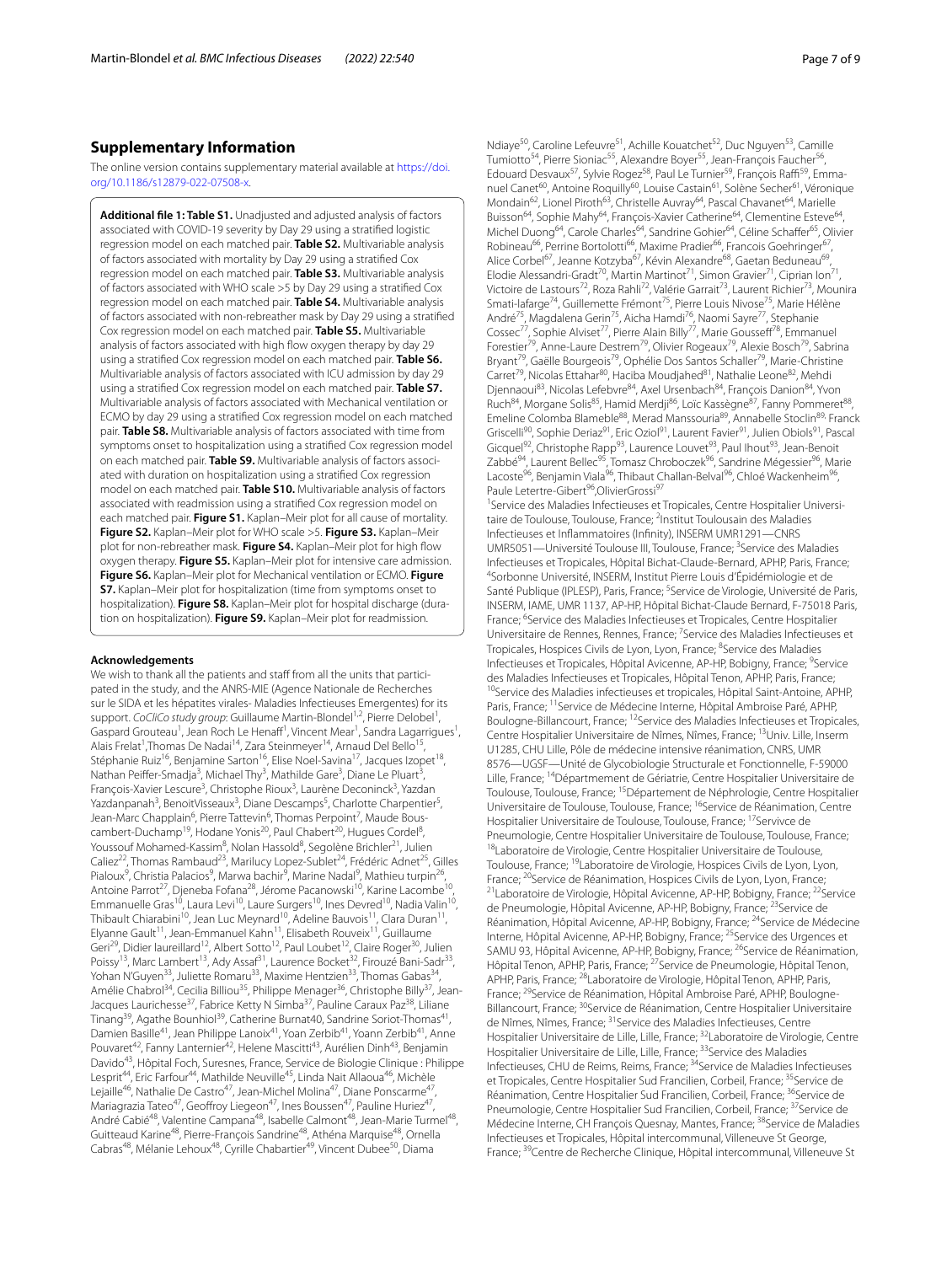George, France; 40Unité d'hygiène, Hôpital intercommunal, Villeneuve St George, France; <sup>41</sup>Centre de Recherches Cliniques CHU Amiens Picardie, Amiens, France; <sup>42</sup>Service des Maladies Infectieuses, APHP Hôpital Necker, Paris, France; 43Service de Dermatologie et vénérologie, APHP Hôpital Raymond Poincaré, Garches, France; <sup>44</sup>Service de Biologie Clinique, Hôpital Foch, Suresnes, France; 45Service de Réanimation, Hôpital Foch, Suresnes, France; 46Délégation à la Recherche Clinique et à l'Innovation, Hôpital Foch, Suresnes, France; <sup>47</sup>Service des Maladies Infectieuses, Hôpital St Louis, Paris,<br>France; <sup>48</sup>Inserm CIC 1424, CHU de Martinique, Fort de France, France; <sup>49</sup>Service de Réanimation, CHU de Martinique, Fort de France, France; <sup>50</sup>Service des Maladies Infectieuses, Hôpital Universtiaire, Angers, France; 51Laboratoire de Virologie, Hôpital Universtiaire, Angers, France ; <sup>52</sup>Service de réanimation, Hôpital Universtiaire, Angers, France; 53Service de Maladies Infectieuses et Tropicales , CHU Bordeaux, Bordeaux, France; 54Laboratoire de Virologie, CHU Bordeaux, Bordeaux, France; 55Service de Réanimation, CHU Bordeaux, Bordeaux, France; <sup>56</sup>Service de Maladies Infectieuses et Tropicales, CHU Limoges, Limoges, France ; 57Service de Gériatrie, CHU Limoges, Limoges, France ; <sup>58</sup>Laboratoire de Virologie, CHU Limoges, Limoges, France; <sup>59</sup>Service de Maladies Infectieuses et Tropicales, Hôpital Hôtel-Dieu, Nantes, France; 6<sup>0</sup>Laboratoire de Réanimation, Hôpital Hôtel-Dieu, Nantes, France; <sup>61</sup>Laboratoire de virologie, Hôpital Hôtel-Dieu, Nantes, France; 62Service d'Infectiologie, Hôpital de l'Archet, CHU de Nice, Hôpital de l'Archet, Nice, France; 63Département d'infectiologie, CHU Dijon, Bourgogne, Dijon, France; 64Laboratoire de Virologie : CHU Dijon, Bourgogne, Dijon, France; 65Pole de Biologie, CHU Dijon, Bourgogne, Dijon, France; <sup>66</sup>Service Universitaire des Maladies Infectieuses, Centre hospitalier de Tourcoing, Tourcoing, France; <sup>67</sup>Service de Maladies Infectieuses et Tropicales, Centre Hospitalier Régional Universitaire de Nancy, Vandoeuvre lès Nancy, France; <sup>68</sup>Service des Maladies Infectieuses, CHU<br>Rouen, Rouen, France; <sup>69</sup>Service de Réanimation, CHU Rouen, Rouen, France; <sup>70</sup>Laboratoire de Virologie, CHU Rouen, Rouen, France; <sup>71</sup>Service de Maladies Infectieuses et Tropicales Hôpitaux Civils de Colmar, Colmar, France; 72Service de Médecine Interne, APHP, Hôpital Beaujon, Clichy, France; 73Service de Médecine Interne, Centre Hospitalier Intercommunal de Créteil, Créteil, France; 74Laboratoire de Microbiologie Centre Hospitalier Intercommunal de Créteil, Créteil, France; 75Service de Médecine Interne et Maladies Infectieuses, Centre Hospitalier Intercomunal André Grégoire, Montreuil, France; <sup>76</sup>Service de Réanimation, Centre Hospitalier Intercomunal André Grégoire, Montreuil, France; <sup>77</sup>Service de Maladies Infectieuses et Tropicales, CH Saint Denis, St Denis, France; <sup>78</sup>Service de Médecine Interne, Centre Hospitalier Bretagne Atlantique, Vannes, France; 79Service des Maladies Infectieuses, Centre Hospitalier Métropole Savoie, Chambéry, France; <sup>80</sup>Service de Maladies Infectieuses et Tropicales, Centre Hospitalier de Valenciennes, Valenciennes, France ; <sup>81</sup> Laboratoire de biologie médicale, Centre Hospitalier de Valenciennes, Valenciennes, France; 82Unité de recherche clinique, Centre Hospitalier de Valenciennes, Valenciennes, France; 83Département d'information médicale, Centre Hospitalier de Valenciennes, Valenciennes, France; <sup>84</sup>Service des Maladies infectieuses, Hôpitaux Universitaires de Starsbourg, Strastbourg, France ; 85Laboratoire de Virologie, Hôpitaux Universitaires de Starsbourg, Strastbourg, France ; <sup>86</sup>Service de Réanimation, Hôpitaux Universitaires de Starsbourg, Strastbourg, France ; <sup>87</sup>Service de Pneumologie, Hôpitaux Universitaires de Starsbourg, Strastbourg, France; 88Département d'Oncologie Médicale, Gustave Roussy Cancer Campus, Villejuif, France; 89Service de Réanimation, Gustave Roussy Cancer Campus, Villejuif, France ; <sup>90</sup>Laboratoire de Virologie, Gustave Roussy Cancer Campus, Villejuif, France ; 91Service de Médecine Interne, Infectiologie Centre Hospitalier de Béziers, Béziers, France; <sup>92</sup>Service de Médecine Polyvalente, CentreHospitalier de Châteaubriant, France; <sup>93</sup> Service de Médecine Interne, Hopital Américain de Paris, Neuilly sur Seine, France ; <sup>94</sup>Service de Maladies Infectieuses et Tropicales, Centre hospitalier de Périgueux, Périgueux, France; 95Service d'Infectiologie, Centre Hospitalier du Centre Bretagne, Pontivy, France; <sup>96</sup>Service de Maladies Infectieuses et Tropicales, Centre Hospitalier Alpes Leman, Contamine sur Arve, France; 97Service de Médecine Interne et Infectiologie, Hôpital Privé du Confuent, Nantes, France

#### **Author contributions**

GMB, FXL, LA CC, JMC, TP, JP, DD and DC designed the study. GMB, JMC, TP, GG, HC, GP, JP, MT, AB, DL and members of the CoCliCo study group collected the data. LA, FH, MG and DC analyzed the data. All authors interpreted the data. GMB wrote the frst version of the manuscript, with contributions from LA, CC, JP, DD and DC. GMB, LA, FH, MG, JP and DC verifed the data. All authors had full access to all the data in the study and had fnal responsibility for the

decision to submit for publication. All authors read and approved the fnal manuscript.

# **Funding**

The study was funded by the ANRS Maladies Infectieuses Emergentes who had no role in the design of the study and collection, analysis, and interpretation of data and in writing the manuscript.

#### **Availability of data and materials**

Data requests should be sent to Prof Dominique Costagliola. Data access must be approved by the French data protection authority, la Commission Nationale de l'Informatique et des Libertés. For further information, please see: [https://www.cnil.fr/.](https://www.cnil.fr/)

# **Declarations**

#### **Ethics approval and consent to participate**

The study was approved by the National Institutional Review Board of the SPILF (IRB00011642, reference: COVID 2021–05) and was registered on ClinicalTrials.gov (NCT04863547). All methods were performed in accordance with the guidelines and regulations applicable in France for reuse of medical data. All of the data obtained were de-identifed, and need to obtain informed consent was waived by the National Institutional Review Board of the French Society of Infectious Diseases (SPILF) due to the retrospective nature of the data collection. However, all participants were informed about the study and had the ability to object to the use of their data.

#### **Consent for publication**

Not applicable.

#### **Competing interests**

DC reports HIV grants from Janssen (2017–2018, 2019–2020), personal fees from Janssen (2018) and Gilead (2018, 2020) for lectures on HIV outside the submitted work. CC reports personal fees from Janssen (2018), MSD (2019), Gilead (2018–2020), Theratechnologies (2020) and ViiV Healthcare (2018– 2020). HC reports personal fees from MSD (2020) and ViiV Healthcare (2020) for lectures on HIV. GMB reports support for attending meetings and personal fees from BMS, MSD, Janssen, Sanof, Pfzer and Gilead for lectures outside the submitted work. JP reports support for attending meetings and personal fees from Gilead, Pfzer and Eumedica Gilead for lectures. DD reports personal fees from Gilead, ViiV Healthcare and Janssen for participation on an advisory Board. Other authors declare that they have no competing interest.

#### **Author details**

<sup>1</sup> Service des Maladies Infectieuses et Tropicales, Centre Hospitalier Universitaire de Toulouse, Toulouse, France. <sup>2</sup>Institut Toulousain des Maladies Infectieuses et Infammatoires (Infnity), INSERM UMR1291, CNRS UMR5051, Université Toulouse III, Toulouse, France.<sup>3</sup> Service des Maladies Infectieuses et Tropicales, Hôpital Bichat-Claude-Bernard, APHP, Paris, France. <sup>4</sup>Sorbonne Université, INSERM, Institut Pierre Louis d'Épidémiologie et de Santé Publique (IPLESP), Paris, France. <sup>5</sup> Service de Virologie, Université de Paris, INSERM, IAME, UMR 1137, AP-HP, Hôpital Bichat-Claude Bernard, 75018 Paris, France. <sup>6</sup>Service des Maladies Infectieuses et Tropicales, Centre Hospitalier Universitaire de Rennes, Rennes, France. 7 Service des Maladies Infectieuses et Tropicales, Hospices Civils de Lyon, Lyon, France. <sup>8</sup>Service des Maladies Infectieuses et Tropicales, Hôpital Avicenne, AP-HP, Bobigny, France. <sup>9</sup>Service des Maladies Infectieuses et Tropicales, Hôpital Tenon, APHP, Paris, France. <sup>10</sup>Service des Maladies Infectieuses et Tropicales, Hôpital Saint-Antoine, APHP, Paris, France.<br><sup>11</sup>Service de Médecine Interne, Hôpital Ambroise Paré, APHP, Boulogne-Billancourt, France. 12Service des Maladies Infectieuses et Tropicales, Centre Hospitalier Universitaire de Nîmes, Nîmes, France. 13University of Lille, Inserm U1285, CHU Lille, Pôle de Médecine Intensive Réanimation, CNRS, UMR 8576, UGSF, Unité de Glycobiologie Structurale et Fonctionnelle, 59000 Lille, France.

Received: 30 August 2021 Accepted: 25 April 2022Published online: 13 June 2022